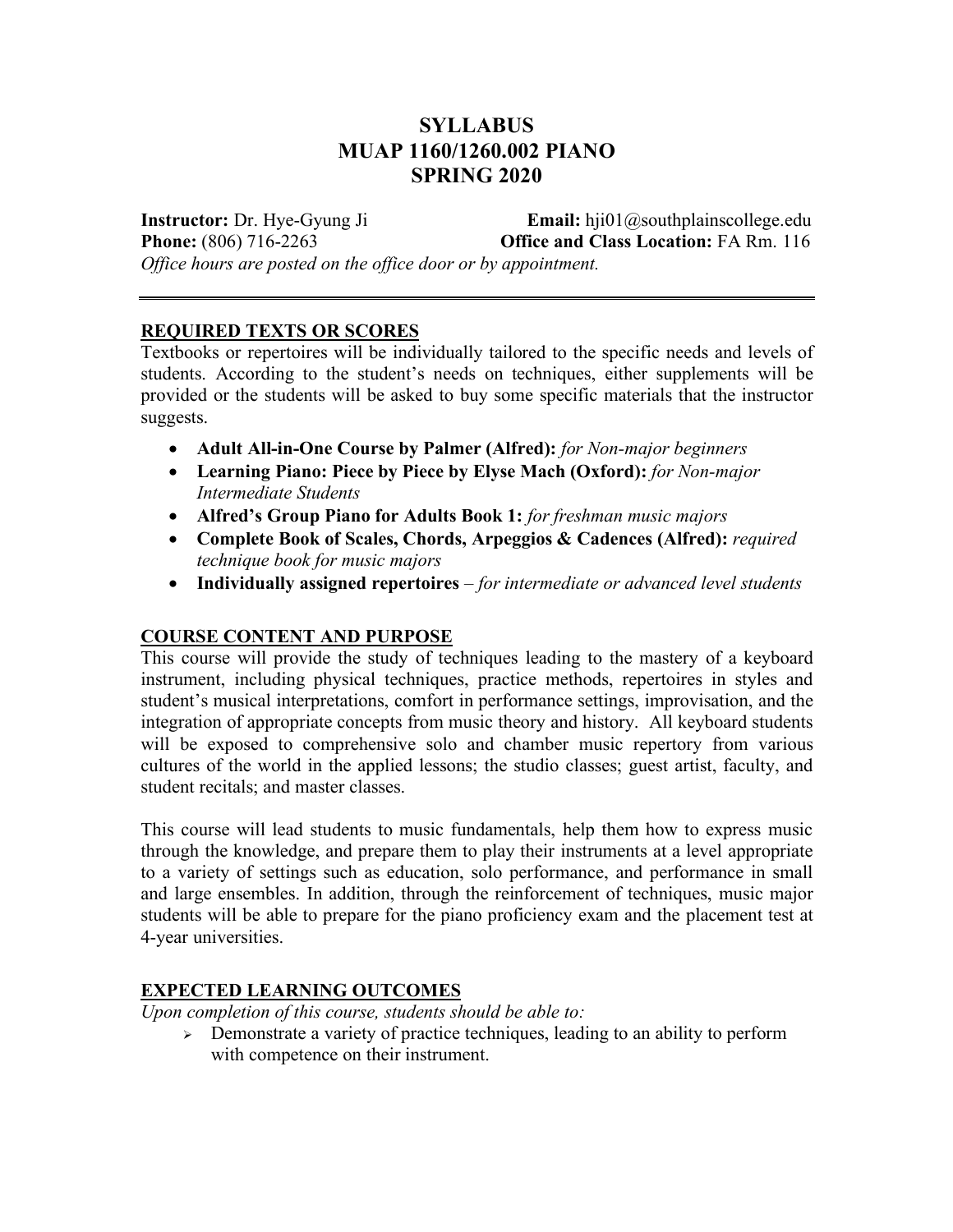- $\geq$  Improve sight-reading, memorization, and confidence in a live performance setting and demonstrate knowledge of the repertoire regularly performed on their instrument.
- $\triangleright$  Practice technical studies not only to enhance comprehension and enjoyment of playing the piano but also to prepare the piano proficiency exam for music majors.
- $\triangleright$  Integrate music theory and history into their performance preparation.

# **CRITERIA FOR GRADE DETERMINATION**

## **GRADING SCALE**

 $90 - 100\% = A / 80 - 89\% = B / 70 - 79\% = C / 60 - 69\% = D / 59\%$  and below = F

# **GRADES CALCULATED FOR NON-MUSIC MAJORS**

30% Midterm: One-on-One Studio Performance

30% Final Recital (**Wednesday, May 6, 2020 @ 1 pm in Recital Hall**) – Open to Public

20% Daily Grade on Preparation for Lessons

20% Class Attendance

## **GRADES CALCULATED FOR MUSIC MAJORS**

30% Biweekly Technique Exams & Daily Grades on Preparation for Lessons

20% Midterm: One-on-One Studio Performance

30% Final Recital (**Wednesday, May 6, 2020 @ 1 pm in Recital Hall**) – Open to Public

20% Class Attendance

*GRADES CALCULATED FOR MUSIC MAJORS with Piano Proficiency Exam* 

25% Biweekly Technique Exams & Daily Grades on Preparation for Lessons

25% Piano Proficiency Exam

15% Midterm (TBA)

- 20% Final Recital (**Wednesday, May 6, 2020 @ 1 pm in Recital Hall**) Open to Public!
- 15% Class Attendance

# **ATTENDANCE POLICY AND PRACTICE**

Regular attendance is required!

- Three tardiness will equal one (1) absence
- Third absence, final grade will be lowered one (1) letter grade
- Fourth absence, the final grade will be lowered two (2) letter grades
- Fifth absence, dropped with an automatic "F"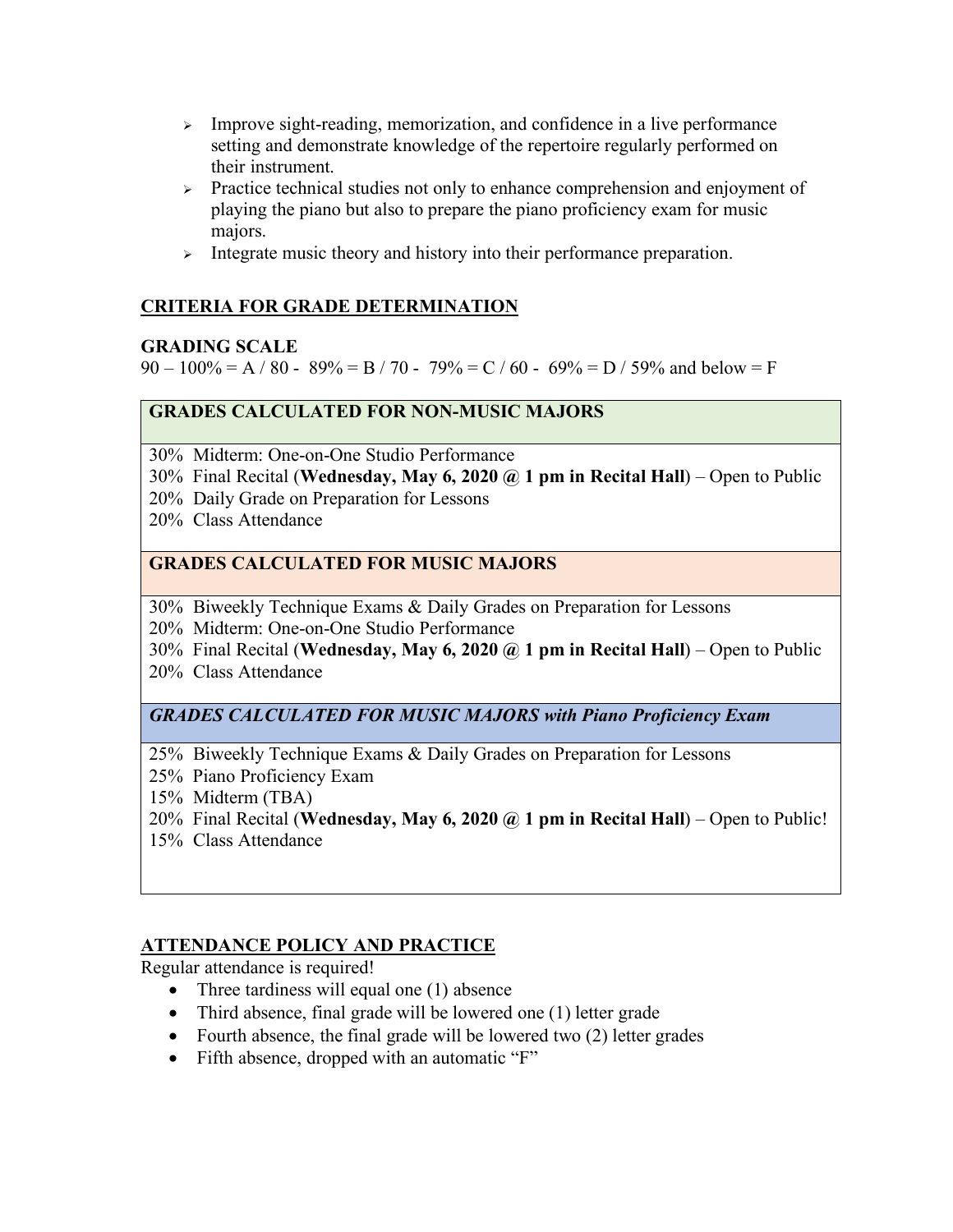If a student must miss a class because of participation in an activity sanctioned by the college or being sick, the student must notify the instructor **PRIOR** to the day of absence. This notification must be in a written document prepared by the Office of the Dean of Students or in the note of doctor's appointment.

Success in this course depends on maintaining regular attendance and practice. As a general guideline, **5 hours of practice per week for electives/non-keyboard music majors** and **at least 20 hours of practice per week for piano majors** should be sufficient.

## **DISABILITY STATEMENT**

Students with disabilities, including but not limited to physical, psychiatric, or learning disabilities, who wish to request accommodations in this class should notify the Disability Services Office early in the semester so that the appropriate arrangements may be made. In accordance with federal law, a student requesting accommodations must provide acceptable documentation of his/her disability to the Disability Services Office. For more information, call or visit the Disability Services Office at Levelland (Student Health & Wellness Office) 806-716-2577, Reese Center (Building 8) & Lubbock Center 806-716-4675, or Plainview Center (Main Office) 806-716-4302 or 806-296-9611.

## **NON-DISCRIMINATION STATEMENT**

South Plains College does not discriminate on the basis of race, color, national origin, sex, disability or age in its programs and activities. The following person has been designated to handle inquiries regarding the non-discrimination policies: Vice President for Student Affairs, South Plains College -1401 College Avenue, Box 5, Levelland, TX 79336, 806-894-9611.

#### **CAMPUS CONCEALED CARRY**

Texas Senate Bill - 11 (Government Code 411.2031, et al.) authorizes the carrying of a concealed handgun in South Plains College buildings only by persons who have been issued and are in possession of a Texas License to Carry a Handgun. Qualified law enforcement officers or those who are otherwise authorized to carry a concealed handgun in the State of Texas are also permitted to do so. Pursuant to Penal Code (PC) 46.035 and South Plains College policy, license holders may not carry a concealed handgun in restricted locations. For a list of locations, please refer to the SPC policy at: (http://www.southplainscollege.edu/human\_resources/policy\_procedure/hhc.php)

Pursuant to PC 46.035, the open carrying of handguns is prohibited on all South Plains College campuses. Report violations to the **College Police Department at 806-716-2396 or 9-1-1**.

**SPC POLICE CHIEF DIRECT NUMBER**: Nickolis Castillo (806) 523-7039